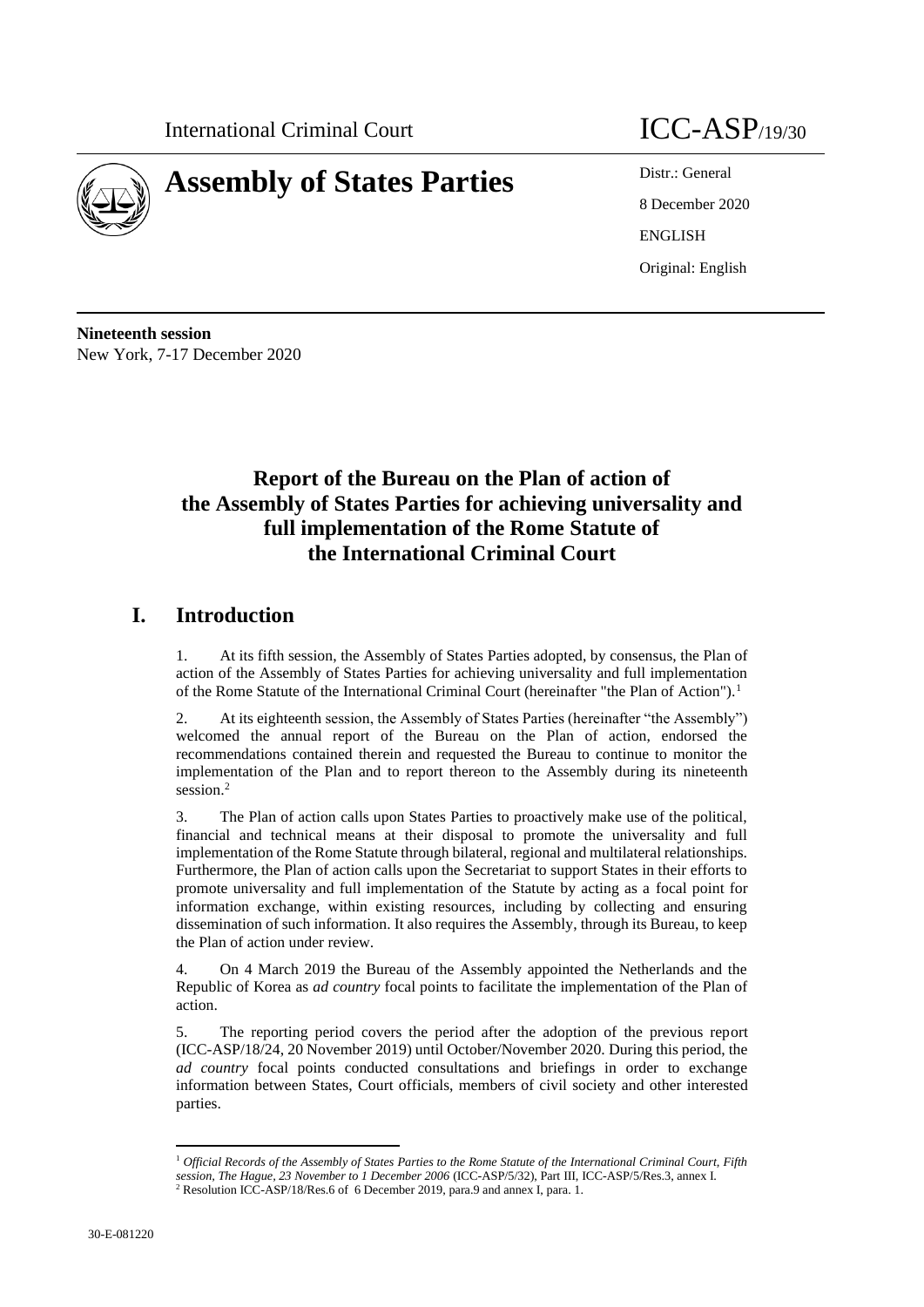# **II. Updates on efforts to promote universality and full implementation of the Rome Statute**

## **A. Activities of the Court**

6. The Court continued to contribute actively to the efforts to promote universality and full implementation of the Rome Statute in cooperation and coordination with other actors, including the Assembly, the co-focal points on the Plan of action, States Parties, regional and intergovernmental organizations, and civil society, notably the Coalition for the ICC and Parliamentarians for Global Action. While restrictions related to the COVID-19 pandemic forced the cancellation or postponement of several planned activities – including regional high-level seminars as well as high-level engagements with States not party to the Statute – many important activities took place during the reporting period. Where possible, the Court employed alternative methods instead of in-person communication that could not take place.

7. The Registry provided technical comments on legislative projects for national implementation of the Rome Statute in two States. On both occasions these comments were provided at the request of the State concerned or an organization providing technical assistance to that State. The Registry remains ready, when requested and when considered helpful for advancing national implementation of the Rome Statute, to participate in discussions and share what has been its experience in applying the cooperation provisions of the Statute with States Parties.

8. The Court's public information activities, notably through the ICC website and social media channels, maintained in multiple languages, and platforms of influencers such as the United Nations (UN), continued to serve as a crucial tool for raising awareness and providing access to information essential for the promotion of the universality and full implementation of the Rome Statute. The Court liaises closely with UN communication teams, which has enable promoting ratification of the Rome Statute on UN platforms as a way of supporting Sustainable Development Goal 16, Peace and Justice: in October 2020, UN News featured an article on the ICC in which the Court President called on all States to join the Rome Statute system. In cooperation with the judicial authorities of Costa Rica and Panama, a virtual ICC course of 13 lectures for national judges and prosecutors is in the process of being developed, culminating in a final lecture on cooperation and universality, to be featured on the ICC website.

9. The Court continued to disseminate the booklet titled "Joining the International Criminal Court – Why does it matter", which is available on the Court's website in English<sup>3</sup> and French<sup>4</sup> and hard copies of which can be provided upon request. The booklet is particularly designed to address common misconceptions and concerns about the Rome Statute and the Court, as well as highlight the benefits that joining the Statute offers to the State in question as well as to the international community as a whole. As such, the booklet seeks, *inter alia*, to support the efforts of national stakeholders advocating the ratification of the Statute in their respective countries. The Court has also developed an expanded version of the aforementioned booklet, aimed specifically for stakeholders and audiences in the Asia-Pacific region,<sup>5</sup> in order to encourage and support efforts to attract more States to join the Rome Statute from what is by far the least represented regional grouping in the ICC system.

10. The President, Prosecutor and Registrar used various occasions of meetings, exchanges and public speeches to draw attention to the need for increasing membership in the Rome Statute as well as its implementation in national legislation, both in terms of providing national procedures for cooperation as well as incorporating the Rome Statute crimes in national law.

11. During his meeting with Pope Francis at the Vatican on 3 September 2020, the President of the Court asked for the support of the Holy See to encourage States to ratify the

<sup>3</sup> https://www.icc-cpi.int/iccdocs/PIDS/publications/Universality\_Eng.pdf

<sup>4</sup> https://www.icc-cpi.int/iccdocs/PIDS/publications/Universality\_fra.pdf

<sup>5</sup> https://www.icc-cpi.int/news/seminarBooks/universality-asia-eng-v.9-web.pdf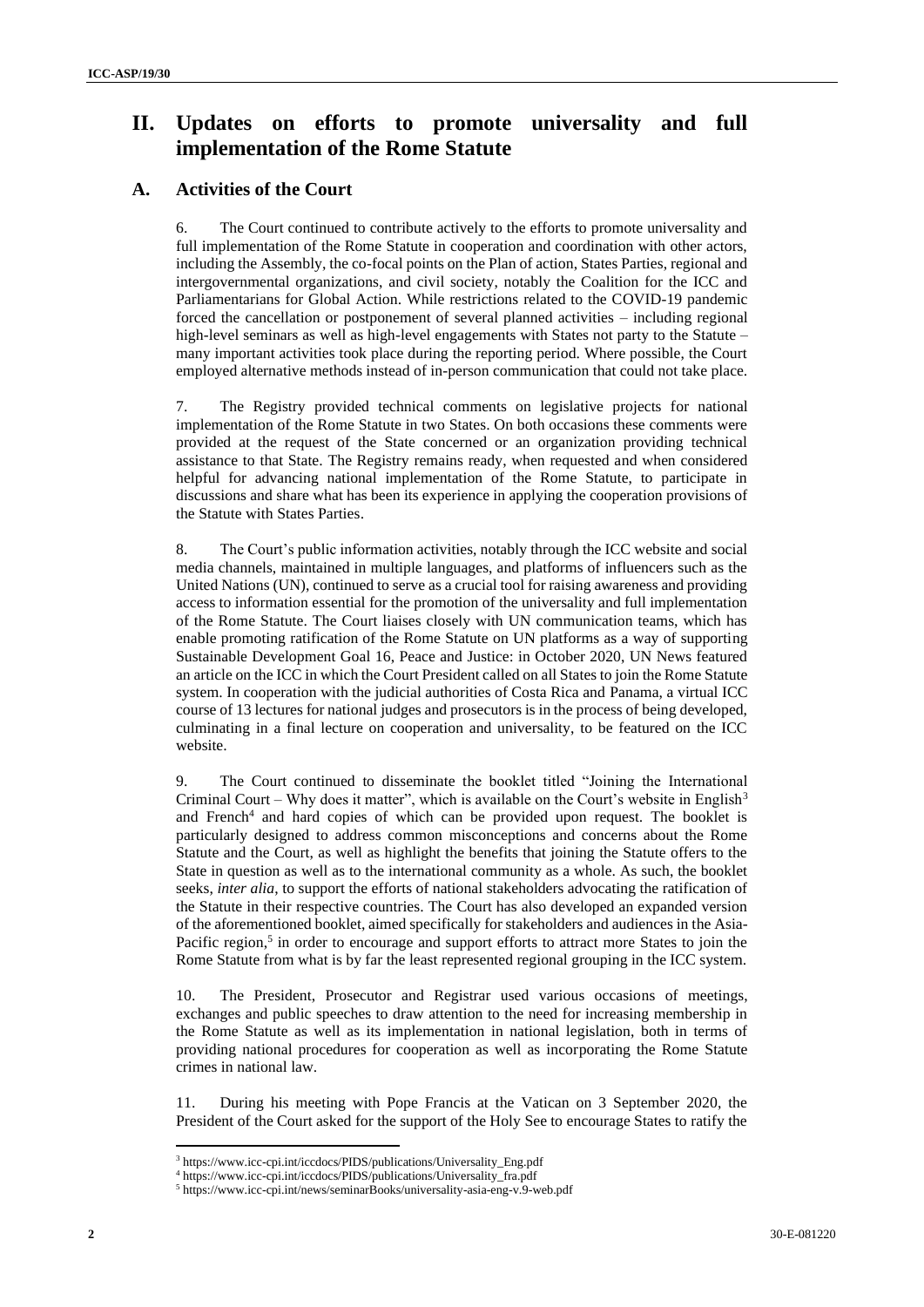Rome Statute, which would help pursue the objective of peace through justice to the benefit of humanity.

12. The President of the Court wrote letters to the heads of state or government of selected States not party to the Rome Statute as a follow-up to earlier meetings and exchanges between the Court and these States concerning their interest in joining the Rome Statute in the foreseeable future. These contacts have occurred in coordination with key partners active in promoting the universal ratification of the Rome Statute. In lieu of in-person visits or meetings, the Court has proposed virtual meetings between Court experts and key government officials from these States with a view to discussing technical aspects of accession to the Rome Statute, as well as to address and dispel any concerns that may exist about joining the ICC system.

13. Approximately 7,500 visitors, from States Parties as well as non-States Parties, visited the ICC and received presentations on the Court, its mandate and current activities. Due to the COVID-19 pandemic, in-person visits were drastically reduced from March 2020 onwards; in view of these restrictions, the Court is currently developing, with the financial support of the European Commission, a Virtual Visit space for its website, *inter alia* to promote universality of the Rome Statute by raising awareness of the Court, its mandate and its legal process. In the meantime, online briefings have been organized for a number of key groups, such as junior diplomats from various regions, including representatives of States not party to the Statute. Court representatives also took part in events organized by civil society actors to promote ratification of the Rome Statute in a national context.

14. Under its Legal Professionals Programme (LPP) funded by the European Commission, the Court seeks to offer young and mid-career legal professionals from situation countries and developing regions an opportunity to enhance their professional skills in the field of international criminal law by working at the Court. One of the objectives of the program is to benefit the national jurisdictions of the participants, who will bring their enhanced knowledge and skills back to their domestic system upon return from the Court. During the reporting period, six persons spent between four and six months working in the different organs of the Court under the LPP.

15. The free, online ICC Legal Tools Database  $(LTD)$ , which is supported by the Court with the financial assistance of the European Commission, was updated with a new, enhanced technical version during the reporting period. The LTD plays an important role by providing free global access to international criminal law legal sources, for which there is high demand globally, including in States not party to the Statute. As such, the LTD helps promote awareness of the Court and its jurisprudence in jurisdictions that may join the Rome Statute in the future, as well as strengthen the Court's profile as a leading institution in the field, reinforcing positive perceptions among legal communities as a key stakeholder group.

#### **B. Activities of the President of the Assembly and the Secretariat**

16. The President of the Assembly of States Parties, Mr. O-Gon Kwon, held a series of meetings throughout the reporting period where he encouraged States to become parties to the Rome Statute and the Agreement on Privileges and Immunities of the International Criminal Court, and stressed the importance for States to have implementing legislation at the national level. The President has coordinated with H.E. Mr. Michal Mlynár, Vice-President of the Assembly and Coordinator of its New York Working Group to reach out to non-States Parties and encouraged them to consult their capitals with an aim to ratifying the Rome Statute.

17. The President worked closely with civil society organizations, including the Coalition for the International Criminal Court, Parliamentarians for Global Action, Human Rights Watch, Open Society Justice Initiative and the American Bar Association's ICC Project, the International Bar Association, the American Society of International Law, as well as in connection with their local NGOs and focal points, to promote the environmental conducive to expanding the universality of the Rome Statute.

<sup>6</sup> <http://www.legal-tools.org/>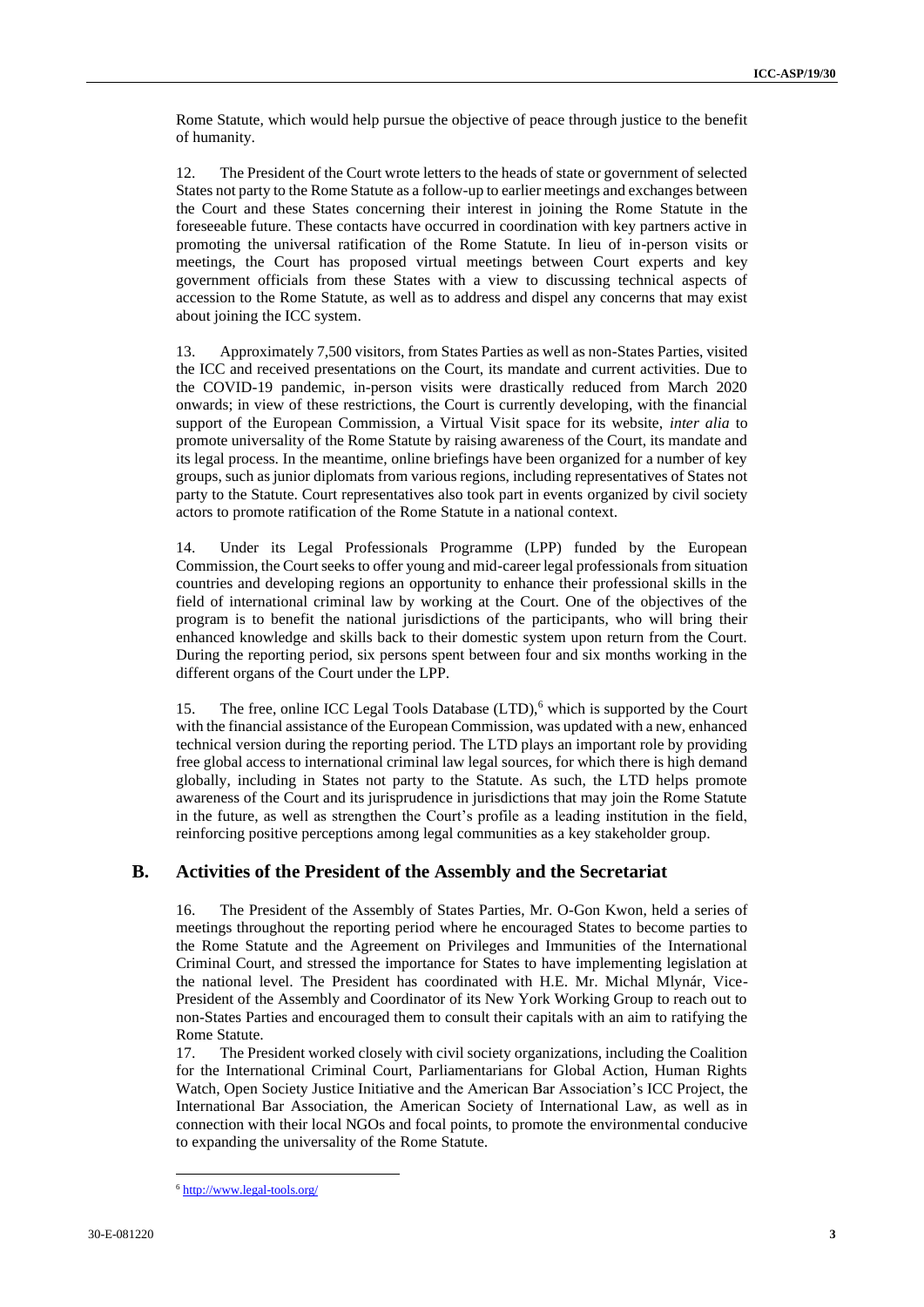18. The President delivered keynote speech at an event, co-hosted by The Netherlands, Republic of Korea and Parliamentarians for Global Action held on 4 December 2019 during the eighteenth session of the Assembly, on "Pursuing universality of the Rome Statute in an Evolving International Context: Persistent Challenges, New Dimensions and Adaptive Strategies", in which he identified and provided alternatives to current and emerging challenges to the universal ratification of the Rome Statute. Kiribati deposited its instrument of accession to the Rome Statute and finally joined the Rome Statute family on 26 November 2019, taking into effect on 1 February 2020 as the 123rd State Party.

19. The President's interview on "Reflections on Law, Practice, Politics, Diplomacy and Humanity", emphasizing the universality of the Rome Statute as a powerful enabler for States' compliance with the existing international humanitarian law mechanism, was published in January 2020 in the book titled "Asia-Pacific Perspectives on International Humanitarian Law (Cambridge University Press)".

20. The President addressed Foreign Ministers at the meeting of the Informal Ministerial Network (IMN) for the International Criminal Court held on 23 September 2020 during the high-level week of the seventy-fifth session of the United Nations General Assembly, hosted by the Principality of Liechtenstein to the United Nations, in which he demonstrated the importance of unity to achieve the noble universal goals being presented by the Rome Statute in the face of external challenges against the Court.

21. The President also introduced in writing the fourth edition of "The Rome Statute of the International Criminal Court: Article-by-Article Commentary (Hart Publishing)", forthcoming in March 2021, with an aim to promoting a wider dissemination and understanding of the statutory laws and their application.

22. The President delivered keynote speech at the "11th Consultative Assembly of Parliamentarians on the International Criminal Court and the Rule of Law (CAP-ICC)", cohosted by Parliamentarians for Global Action (PGA) and the PGA The Netherlands National Group, in cooperation with the Standing Committee on Foreign Affairs, Tweede-Kamer, Parliament of The Netherlands, held on 19 November, in which he spoke on the challenges of promoting Universality during the Covid19 pandemic and encouraged Parliamentarians from around the world to support the goal of Universality of the Rome Statute.

23. The Secretariat, for its part, continued to support the collection of information on the promotion of universality and the full implementation of the Rome Statute. Relevant information submitted by States and international organizations can be found on the Assembly's website.<sup>7</sup>

#### **C. Activities of the focal points**

24. Throughout the reporting period, the co-focal points, endeavoured to continue the work of previous years, and focused mainly on two categories: Firstly, on synergizing efforts of different stakeholders in the promotion of universality and the implementation of the Rome Statute; and secondly, on directing efforts at non-States Parties to the Rome Statute. However, activities were severely limited by the impact of the COVID-19 pandemic and the need to curtail activities. Activities were nevertheless undertaken in order to make progress. The most important activities, besides bilateral contacts with states, are laid down below.

25. On 10 March the co-focal points, together with Parliamentarians for Global Action, hosted a meeting with a delegation of members of Parliament from Zimbabwe to discuss the work of the Court and a possible accession of Zimbabwe to the Rome Statute.

<sup>7</sup> See: [https://asp.icc-cpi.int/en\\_menus/asp/sessions/plan%20of%20action/Pages/plan%20of%20action.aspx.](https://asp.icc-cpi.int/en_menus/asp/sessions/plan%20of%20action/Pages/plan%20of%20action.aspx)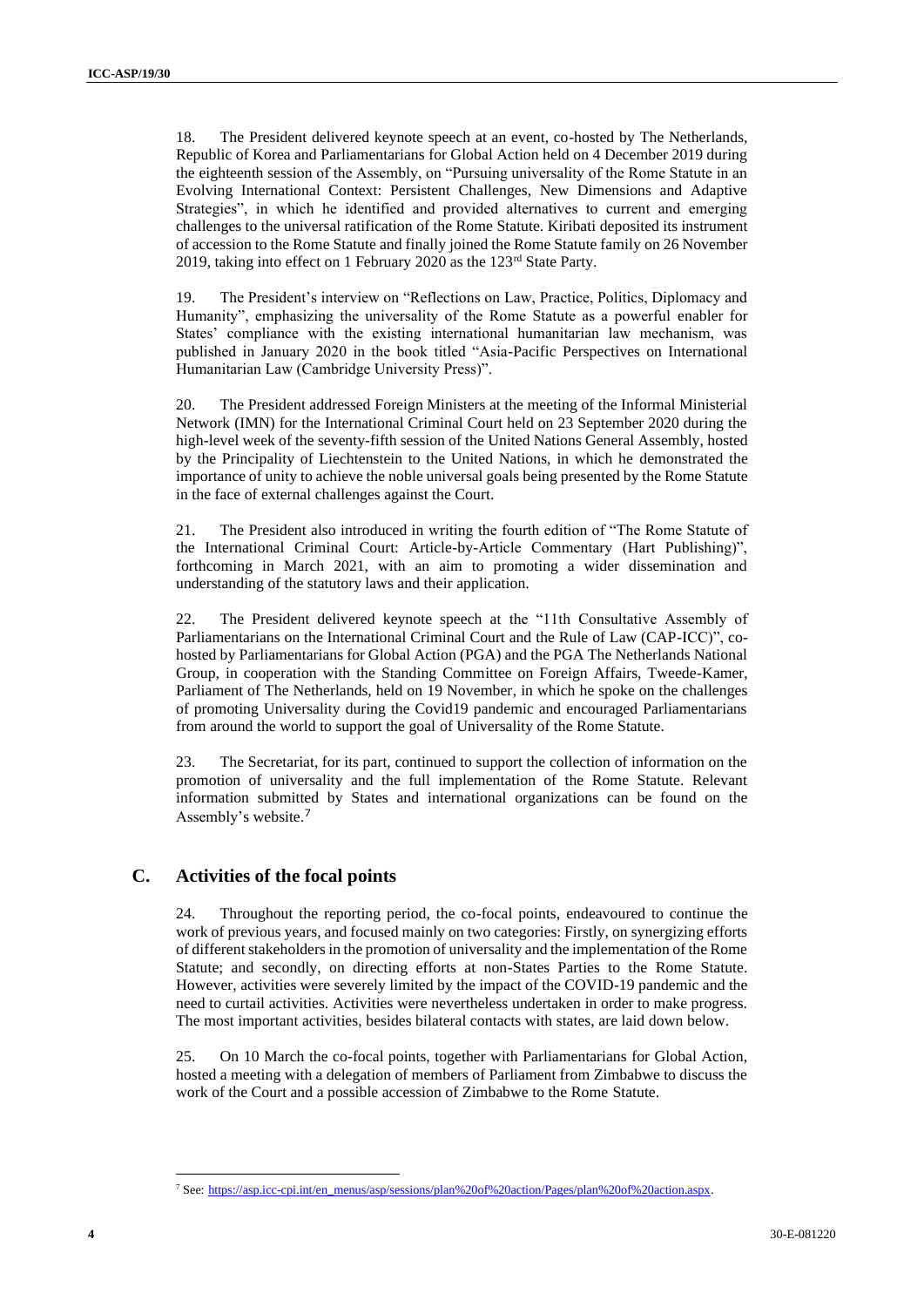#### **D. Activities of international organizations and other organizations**

26. Parliamentarians for Global Action (PGA) organized two high-level events to advance the Universality of the Rome Statute, and strengthen the capacity of domestic accountability mechanisms: The high-level Annual Forum in Praia (Cape Verde)and the 8th Middle East and North Africa (MENA) Parliamentary Working Group on the Fight Against Impunity to discuss the ratification of the Rome Statute in Lebanon and Morocco. PGA also conducted a field mission to advance the ratification of the Rome Statute in Ukraine, followed up to by two virtual parliamentary meetings. At the end of 2019, PGA celebrated the instrument of accession deposited by Kiribati. The accession was a result of determined advocacy by its then member, the Minister of Justice of Kiribati, building upon a strategic high-level regional Roundtable in Vanuatu organized by PGA with the cooperation of the ICC, EU and South Korea in 2019. To advocate for reversing the threatened withdrawal of South Africa from the Rome Statute, PGA organized Consultations on the ICC in Cape Town to meet with the Deputy Justice Minister and representatives of both the Government and opposition parties. Further, in early 2020, PGA facilitated a visit of members of parliamentarians of from two non-party States, the Kingdom of Morocco and the Republic of Zimbabwe, to The Hague and the ICC, with the objective of advancing the process of the Rome Statute ratification. As a result, PGA has mobilized over 80 parliamentarians to joint and country-specific action points toward the Rome Statute universality.

27. In 2020, the Coalition for the International Criminal Court (CICC) has promoted activities related to the advancement of the universal ratification and implementation of the Rome Statute of the ICC. The CICC, its member organizations in Ukraine and international members, continued advocating with the Ukrainian government to ratify and ensure the domestication of the Rome Statute of the ICC. Coalition members in Ukraine have organized several events and meetings with government officials, MPs, and the diplomatic community. In September 2020, the CICC and some of its member organizations active in Ukraine sent a letter to Members of the Parliament of Ukraine, calling for the full alignment of Ukraine legislation with international criminal law and international humanitarian law. On 17 September 2020, the draft Law 2689 "On amendments to certain legislative acts on the Enforcement of International Criminal and Humanitarian Law" was approved in the first reading with 271 votes in favor. The second reading is pending.

28. The CICC and its member organizations in Peru continued their advocacy efforts to promote domestication of the Rome Statute. In February 2020, CICC and some of its member organizations active in Peru participated in meetings with the Peruvian Ministry of Justice to provide input on a draft bill to implement the Rome Statute. The CICC additionally organized two online workshops with Venezuelan civil society organizations, in May-June and October-November, to discuss a range of issues on international justice and the Preliminary Examination, including future prospects for implementation.

## **III. Recommendations**

29. In general, there is a continuing need for further sustained efforts in promoting the universality and full implementation of the Rome Statute and the Agreement on Privileges and Immunities of the Court. Many activities are already being undertaken on an on-going basis, and the scope for better coordination and identification of possible synergies as well as more systematic follow-up on initiatives should be explored further. Enhanced use of ICT and social media could play an important role in this regard, in particular when reaching out to academia and students, building on existing initiatives. Against this background, the following recommendations are made:

#### **A. To the Assembly of States Parties**

1. To continue to monitor closely the implementation of the Plan of action.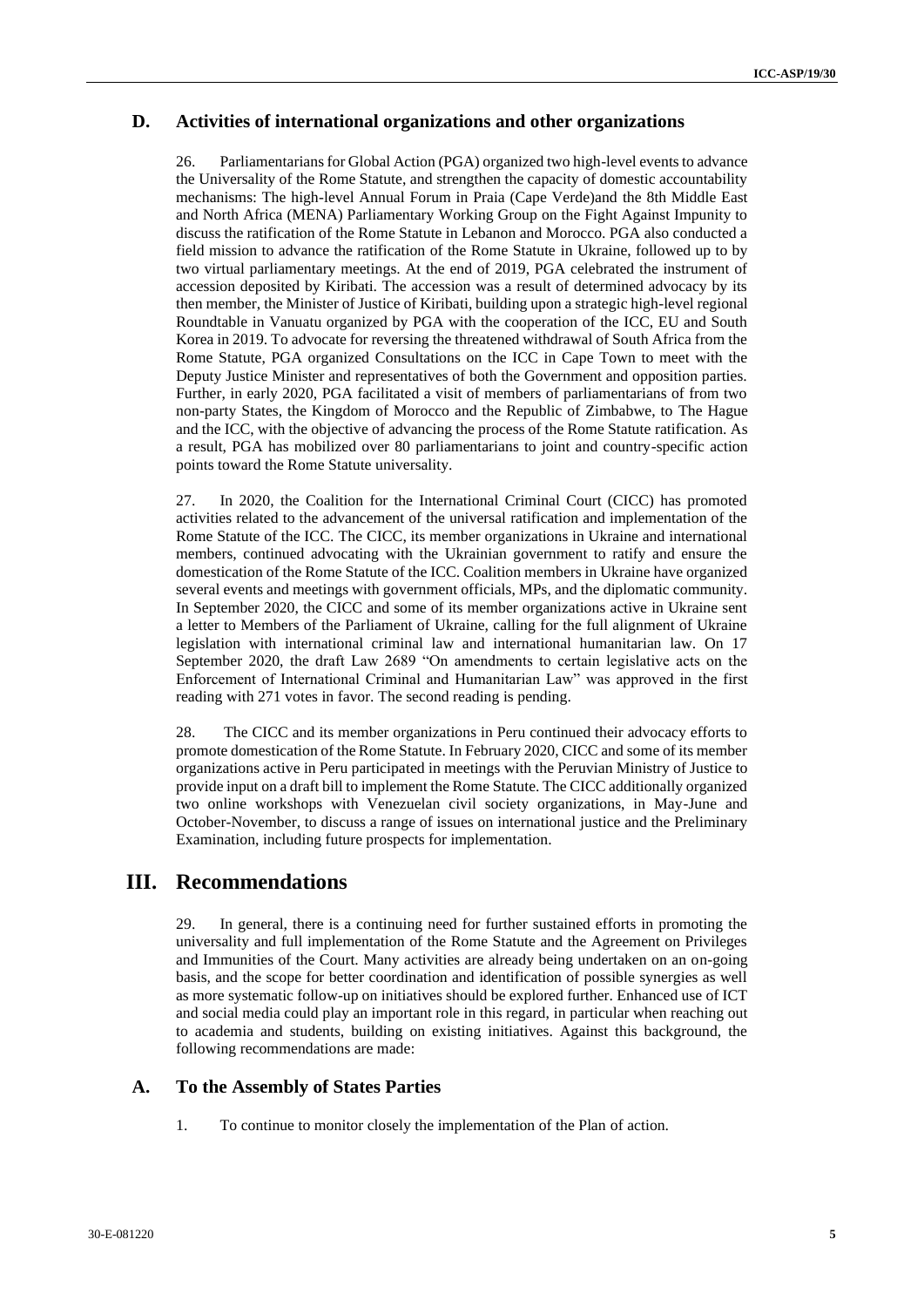## **B. To the States Parties**

- 2. To continue to promote, as far as possible, the universality and full implementation of the Rome Statute in their bilateral, regional and multilateral relationships, including enhancing the cooperation between international and regional organizations and the Court;
- 3. To continue their efforts to disseminate information on the Court at the national, regional and international level, including through events, seminars, publications, courses and other initiatives that may raise awareness about the work of the Court;
- 4. To continue to provide the Secretariat with updated information relevant to the universality and full implementation of the Rome Statute, including current contact information on national focal points;
- 5. To continue to promote, as far as possible, the universality and full implementation of the Rome Statute in collaboration with the Court, civil society, academia, international organizations and professional organizations;
- 6. To organize, in conjunction with the Court, civil society, academia, international organizations and professional associations, seminars, panel discussions and events focusing on promoting the universality and full implementation of the Rome Statute, in New York, in The Hague and in different regions, and to disseminate information about the Court's work and the provisions of the Rome Statute;
- 7. To continue to provide, wherever possible, technical and financial assistance to States wishing to become party to the Statute and to those wishing to implement the Statute in their national legislation;
- 8. To provide financial and/or other support, wherever possible, to civil society, academia, international organizations and professional associations that provide technical assistance to overcome the challenges to ratification and implementation identified in this report;
- 9. To continue to contribute to the Trust Fund for Least Developed Countries and other developing States to promote the attendance of States not party to the sessions of the Assembly; and
- 10. To continue to cooperate with the Court so that it can fulfil its functions accordingly.

#### **C. To the Secretariat of the Assembly of States Parties**

- 11. To continue to support States in their efforts to promote the universality and full implementation of the Rome Statute by acting as a focal point for information exchange and by making available updated information on this matter, including on the website of the Court;
- 12. To compile information on all available resources and potential donors, and post it on the Court's website for easy access by States; and
- 13. To prepare a matrix to serve the purpose of enhanced information-sharing between potential recipients and donors of technical assistance.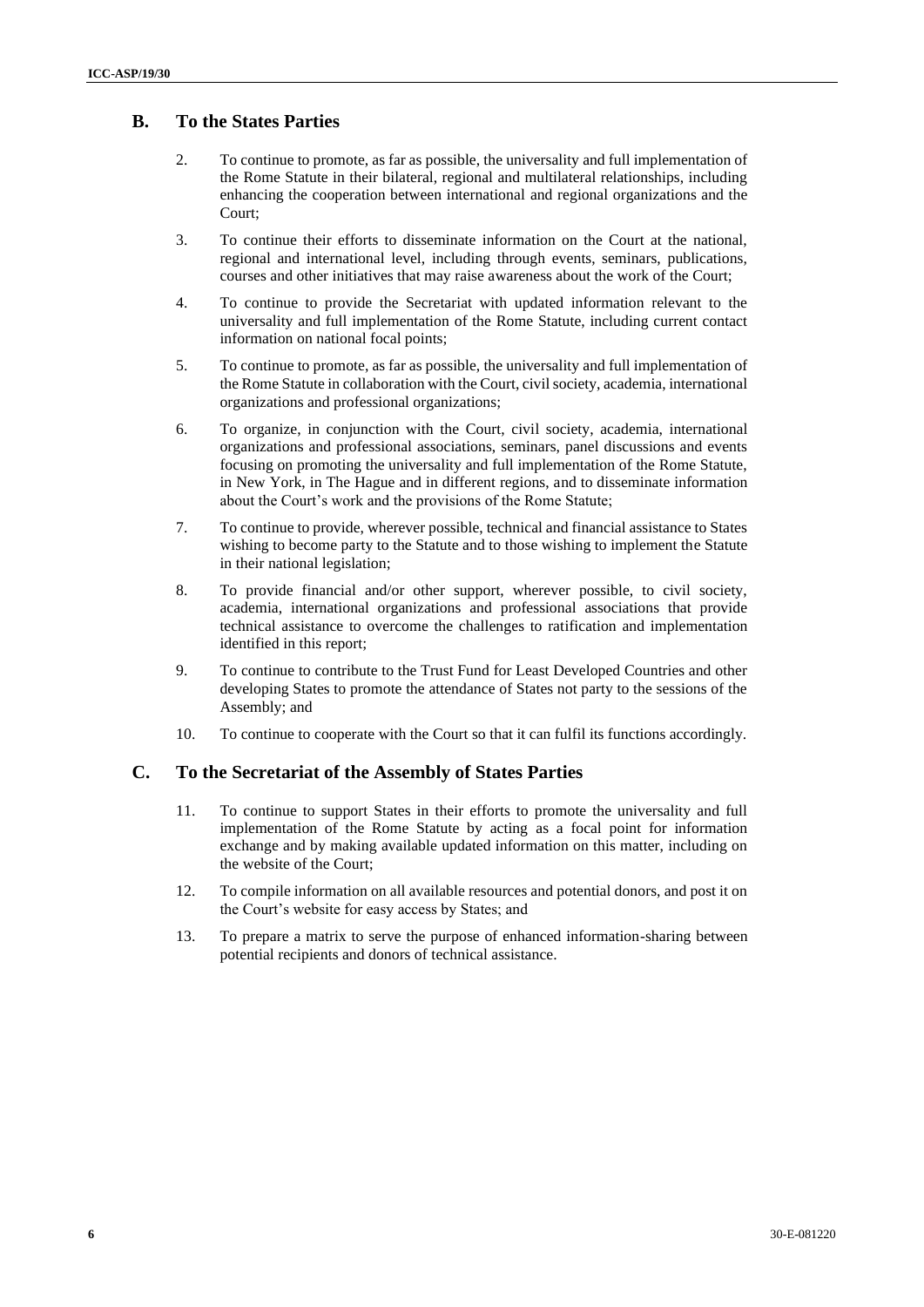## **Annex I**

## **Draft language to be included in the omnibus resolution**

#### **A. Universality of the Rome Statute**

1. *Welcomes* **the State that has become a Party to the Rome Statute of the International Criminal Court since the eighteenth session of the Assembly and** *Iinvites*  States not yet parties to the Rome Statute of the International Criminal Court to become parties to the Rome Statute, as amended, as soon as possible and *calls upon* all States Parties to intensify their efforts to promote universality;

2. *Notes with deep regret* the notification of withdrawal submitted by a State Party under article 127(1) of the Statute on 17 March 2018 as well as the withdrawal of its instrument of accession by another State on 29 April 2019, and c*alls upon* these States to reconsider these withdrawals;<sup>8</sup>

3. Welcomes with appreciation also the continuation by the President of the Assembly of the dialogue on the "Relationship between Africa and the International Criminal Court" initiated by the Bureau during the fifteenth session of the Assembly of States Parties, and invites the Bureau to further widen and deepen this dialogue as needed with all interested State Parties;

4. *Welcomes* the initiatives undertaken to celebrate 17 July as the Day of International Criminal Justice<sup>9</sup> as well as those to commemorate the 20th anniversary of the Rome Statute and *recommends* that, on the basis of lessons learnt, all relevant stakeholders, together with the Court, continue to engage in preparation of appropriate activities and share information with other stakeholders to that effect through the Secretariat of the Assembly<sup>10</sup> and otherwise;

5. *Calls upon* all international and regional organizations as well as civil society to intensify their efforts to promote universality;

6. *Decides* to keep the status of ratifications under review and to monitor developments in the field of implementing legislation, inter alia with a view to facilitating the provision of technical assistance that States Parties to the Rome Statute, or States wishing to become parties thereto, may wish to request from other States Parties or institutions in relevant areas, and *calls upon* States to annually provide the Secretariat of the Assembly of States Parties with updated information about actions and activities in support of international justice, as per the Plan of Action (paragraph  $6(h)$ );<sup>11</sup>

7. *Recalls* that the ratification of the Rome Statute must be matched by national implementation of the obligations emanating therefrom, notably through implementing legislation, in particular in the areas of criminal law, criminal procedural law, and international cooperation and judicial assistance with the Court and, in this regard, *urges*  States Parties to the Rome Statute that have not yet done so to adopt such implementing legislation as a priority and *encourages* the adoption of victims-related provisions, as and when appropriate;

8. *Welcomes* the report of the Bureau on the Plan of action for achieving universality and full implementation of the Rome Statute<sup>12</sup> and *notes with appreciation* the efforts of the Court's President, the Office of the Prosecutor, the President of the Assembly, the Assembly, States Parties and civil society to enhance the effectiveness of universality-related efforts and to encourage States to become parties to the Rome Statute, as amended, and to the Agreement on Privileges and Immunities, as well as relevant efforts undertaken in the framework of the Universal Periodic Review of the Human Rights Council;

[https://treaties.un.org/doc/Publication/CN/2018/CN.138.2018-Eng.pdf.](https://treaties.un.org/doc/Publication/CN/2018/CN.138.2018-Eng.pdf)

 $11$  ICC-ASP/5/Res.3, annex I.

<sup>8</sup> Depositary Notification C.N.138.2018.TREATIES-XVIII.10, see at:

<sup>9</sup> *Official Records… Review Conference*… 2010 (RC/11), part II.B, Kampala declaration (RC/Decl.1), para 12. <sup>10</sup> See ICC – Secretariat of the Assembly of States Parties at

[https://asp.icc-cpi.int/en\\_menus/asp/asp%20events/ICJD/Pages/default.aspx.](https://asp.icc-cpi.int/en_menus/asp/asp%20events/ICJD/Pages/default.aspx)

<sup>&</sup>lt;sup>12</sup> ICC-ASP/19/30.